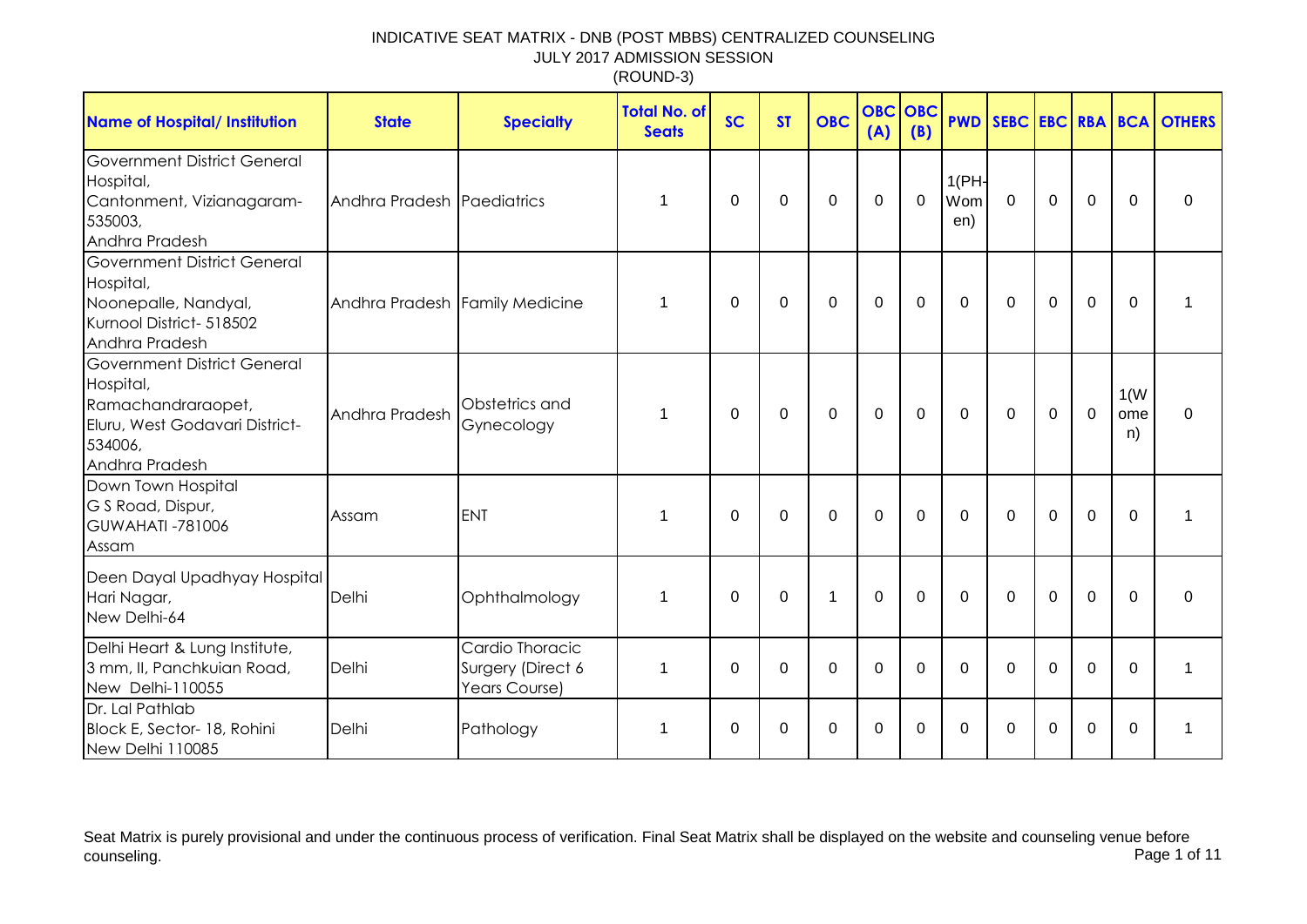| <b>Name of Hospital/ Institution</b>                                                             | <b>State</b> | <b>Specialty</b>                                 | Total No. of<br><b>Seats</b> | <b>SC</b>   | <b>ST</b> | <b>OBC</b>  | <b>OBC OBC</b><br>(A) | (B)          | <b>PWD</b>  |          |             |             |                | <b>SEBC EBC RBA BCA OTHERS</b> |
|--------------------------------------------------------------------------------------------------|--------------|--------------------------------------------------|------------------------------|-------------|-----------|-------------|-----------------------|--------------|-------------|----------|-------------|-------------|----------------|--------------------------------|
| Indian Spinal Injuries Centre<br>Sector C, Vasant Kunj,<br>New Delhi - 110070                    | Delhi        | Orthopedic Surgery                               | $\overline{2}$               | 0           | 0         | 0           | 0                     | $\Omega$     | 0           | $\Omega$ | $\Omega$    | 0           | 0              | $\overline{2}$                 |
| Indraprastha Apollo Hospital<br>Delhi Mathura Road,<br>Sarita Vihar,<br>New Delhi - 110076       | Delhi        | Anaesthesiology                                  | 1                            | 0           | 0         | $\Omega$    | $\Omega$              | $\mathbf{0}$ | $\Omega$    | $\Omega$ | $\Omega$    | 0           | 0              | 1                              |
| Indraprastha Apollo Hospital<br>Delhi Mathura Road,<br>Sarita Vihar,<br>New Delhi - 110076       | Delhi        | Paediatrics                                      | 1                            | $\mathbf 0$ | $\Omega$  | $\mathbf 0$ | $\mathbf 0$           | $\mathbf 0$  | $\mathbf 0$ | 0        | $\mathbf 0$ | $\mathbf 0$ | $\mathbf 0$    | 1                              |
| Max Super Specialty Hospital<br>1, Press Enclave Road,<br>Saket,<br>New Delhi-110017             | Delhi        | Radio Therapy                                    | 1                            | $\mathbf 0$ | $\Omega$  | 0           | $\mathbf 0$           | $\mathbf{0}$ | $\mathbf 0$ | $\Omega$ | $\mathbf 0$ | $\mathbf 0$ | $\Omega$       | 1                              |
| <b>Max Super Specialty Hospital</b><br>FC-50, C and D Block<br>Shalimar Bagh<br>New Delhi-110088 | Delhi        | Emergency<br>Medicine                            | 1                            | $\Omega$    | $\Omega$  | $\Omega$    | $\Omega$              | $\mathbf{0}$ | $\mathbf 0$ | $\Omega$ | $\mathbf 0$ | $\mathbf 0$ | $\overline{0}$ | 1                              |
| Shri Balaji Action Medical<br>Institute,<br>FC-34, A-4,<br>Paschim Vihar,<br>New Delhi - 110063  | Delhi        | Immunohematolog<br>y and Transfusion<br>Medicine | 1                            | 0           | $\Omega$  | 0           | $\mathbf 0$           | $\mathbf{0}$ | $\Omega$    | $\Omega$ | $\mathbf 0$ | 0           | $\Omega$       | 1                              |
| Venu Eye Institute<br>1/31, Institutional Area Phase-II,<br>Sheikh Sarai,<br>New Delhi-110017    | Delhi        | Ophthalmology                                    | 1                            | 0           | 0         | 0           | 0                     | $\Omega$     | 0           | $\Omega$ | 0           | 0           | 0              | 1                              |

Seat Matrix is purely provisional and under the continuous process of verification. Final Seat Matrix shall be displayed on the website and counseling venue before<br>Page 2 of 11 counseling. Page 2 of 11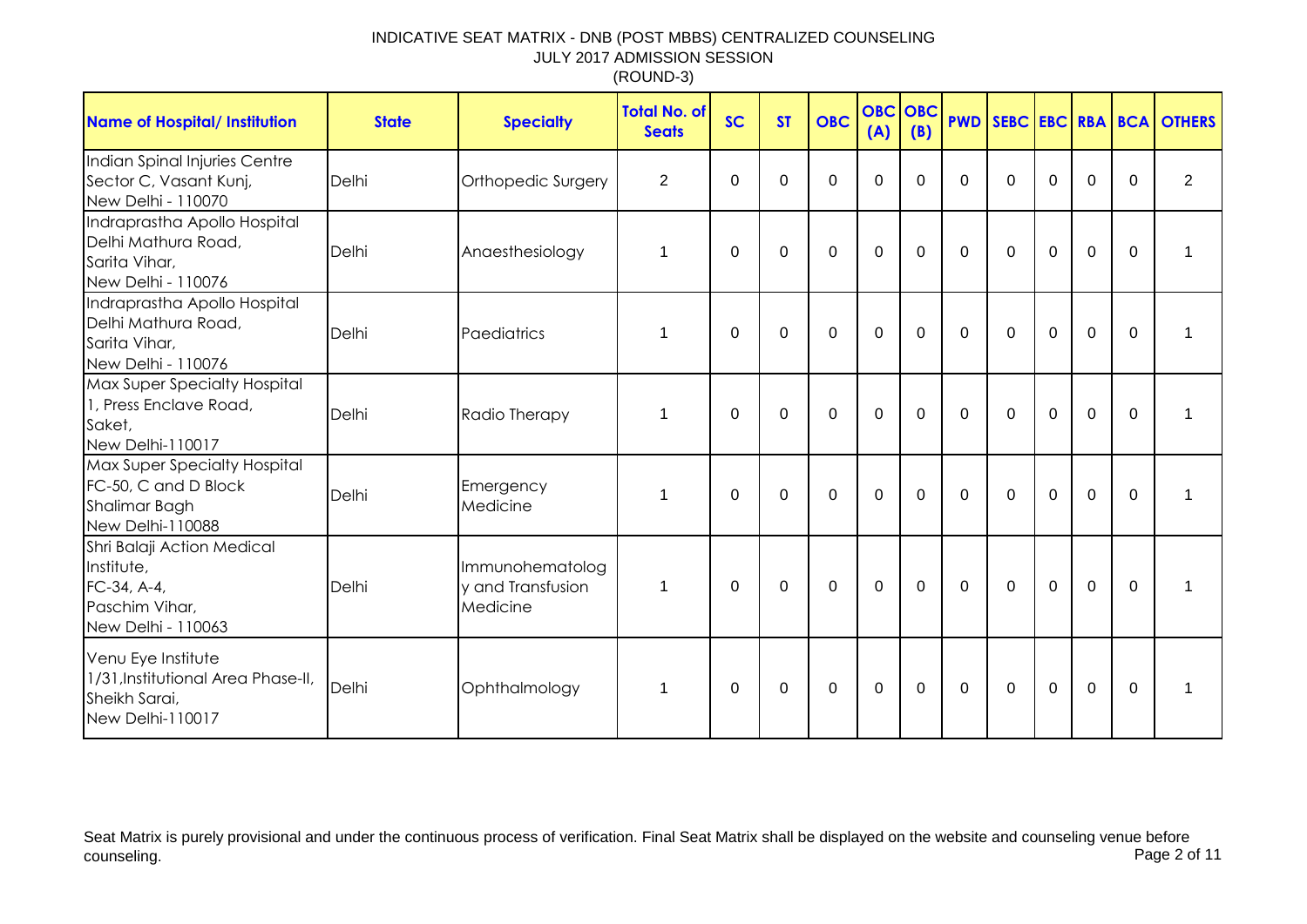| <b>Name of Hospital/ Institution</b>                                                                                               | <b>State</b> | <b>Specialty</b>             | <b>Total No. of</b><br><b>Seats</b> | <b>SC</b> | <b>ST</b>   | <b>OBC</b>  | <b>OBC</b><br>(A) | OBC<br>(B)  | <b>PWD</b>   |              |                |                |             | SEBC EBC RBA BCA OTHERS |
|------------------------------------------------------------------------------------------------------------------------------------|--------------|------------------------------|-------------------------------------|-----------|-------------|-------------|-------------------|-------------|--------------|--------------|----------------|----------------|-------------|-------------------------|
| <b>GMERS Medical College,</b><br>Nr. Pathikasharam,<br>Civil Hospital Campus,<br>Sector-12, Gandhinagar,<br>Gujarat-382012         | Gujarat      | <b>ENT</b>                   | 1                                   | 0         | 0           | $\mathbf 0$ | $\mathbf 0$       | $\Omega$    | $\mathbf{0}$ | $\mathbf{0}$ | $\Omega$       | $\mathbf 0$    | $\Omega$    |                         |
| Artemis Health Institute<br>Sector 51,<br>Gurgaon-122001<br>Haryana                                                                | Haryana      | <b>Family Medicine</b>       | $\mathbf{1}$                        | $\Omega$  | $\mathbf 0$ | $\mathbf 0$ | $\mathbf 0$       | $\mathbf 0$ | $\mathbf{0}$ | $\mathbf 0$  | $\mathbf 0$    | $\overline{0}$ | $\mathbf 0$ |                         |
| Fortis Memorial Research<br>Institute<br>Sector-44, Opposite HUDA CITY Haryana<br>centre Metro Station,<br>Gurgaon, Haryana-122002 |              | Nuclear Medicine             | 1                                   | $\Omega$  | 0           | $\mathbf 0$ | $\Omega$          | $\Omega$    | $\mathbf{0}$ | $\mathbf{0}$ | $\overline{0}$ | $\mathbf 0$    | $\Omega$    |                         |
| Medanta-The Medicity<br>Sector-38, Gurgaon,<br>Haryana-122001                                                                      | Haryana      | Radio Therapy                | 1                                   | 0         | 0           | 0           | 0                 | 0           | $\Omega$     | $\Omega$     | $\Omega$       | 0              | $\Omega$    | 1                       |
| Tata Main Hospital<br>JAMSHEDPUR-01<br>Jharkand                                                                                    | Jharkhand    | Paediatrics                  | 3                                   | $\Omega$  | 0           | $\mathbf 0$ | $\mathbf 0$       | $\Omega$    | $\Omega$     | $\Omega$     | $\Omega$       | $\mathbf 0$    | $\Omega$    | 3                       |
| <b>Tata Motors Hospital</b><br>JAMSHEDPUR-01<br>Jharkhand                                                                          | Jharkhand    | Anaesthesiology              | 1                                   | $\Omega$  | 0           | $\mathbf 0$ | $\mathbf 0$       | $\Omega$    | $\Omega$     | $\Omega$     | $\Omega$       | $\mathbf 0$    | $\Omega$    | 1                       |
| C.S.I. Holdsworth Memorial<br>Hospital<br>Post Box-38<br>Mysore-21<br>Karnataka                                                    | Karnataka    | Obstetrics and<br>Gynecology | 1                                   | 0         | 0           | $\mathbf 0$ | $\mathbf 0$       | 0           | 0            | $\mathbf{0}$ | $\mathbf 0$    | $\mathbf 0$    | $\Omega$    |                         |

Seat Matrix is purely provisional and under the continuous process of verification. Final Seat Matrix shall be displayed on the website and counseling venue before<br>Page 3 of 11 counseling. Page 3 of 11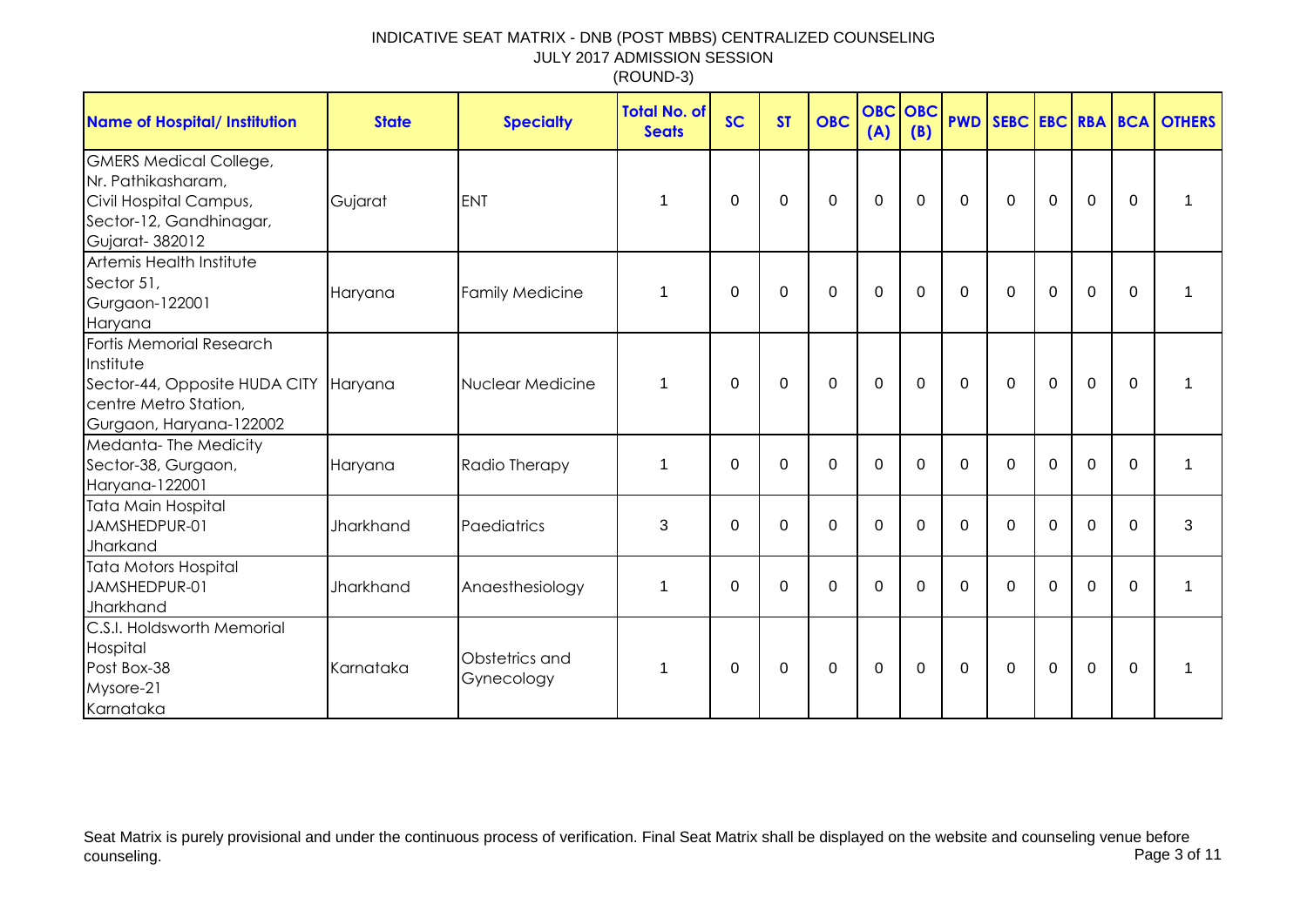| <b>Name of Hospital/ Institution</b>                                                                                 | <b>State</b>      | <b>Specialty</b>        | <b>Total No. of</b><br><b>Seats</b> | <b>SC</b> | <b>ST</b>   | <b>OBC</b>  | <b>OBC</b><br>(A) | OBC<br>(B)  |             |             |                |                |             | <b>PWD SEBC EBC RBA BCA OTHERS</b> |
|----------------------------------------------------------------------------------------------------------------------|-------------------|-------------------------|-------------------------------------|-----------|-------------|-------------|-------------------|-------------|-------------|-------------|----------------|----------------|-------------|------------------------------------|
| Narayana Hrudayalaya,<br>258/A, Bommasandra Industrial<br>Area,<br>Anekal Taluk,<br>Bangalore-560099<br>Karnataka    | Karnataka         | Emergency<br>Medicine   | $\mathbf 1$                         | $\Omega$  | $\mathbf 0$ | $\mathbf 0$ | $\mathbf 0$       | $\mathbf 0$ | $\mathbf 0$ | $\mathbf 0$ | $\overline{0}$ | $\mathbf 0$    | $\mathbf 0$ | 1                                  |
| Malabar Medical College<br><b>Hospital &amp; Research Centre</b><br>Modakkallur, Atholi,<br>Calicut-673315<br>Kerala | Kerala            | <b>General Surgery</b>  | 1                                   | $\Omega$  | 0           | $\mathbf 0$ | $\mathbf 0$       | 0           | $\mathbf 0$ | $\Omega$    | $\overline{0}$ | $\mathbf 0$    | $\mathbf 0$ |                                    |
| <b>Medical Trust Hospital</b><br>M. G. Road,<br>KOCHI-16<br>Kerala                                                   | Kerala            | Orthopedic Surgery      | $\overline{2}$                      | $\Omega$  | $\mathbf 0$ | $\mathbf 0$ | $\mathbf 0$       | $\Omega$    | $\mathbf 0$ | $\Omega$    | $\mathbf 0$    | $\mathbf 0$    | $\Omega$    | $\overline{2}$                     |
| <b>Bombay Hospital</b><br>IDA Scheme no 94/95,<br>Ring Road,<br>Indore-452010<br>Madhya Pradesh                      | Madhya<br>Pradesh | <b>General Medicine</b> | $\mathbf 1$                         | $\Omega$  | $\Omega$    | $\mathbf 0$ | $\mathbf 0$       | $\Omega$    | $\Omega$    | $\Omega$    | $\Omega$       | $\Omega$       | $\Omega$    |                                    |
| Aditya Birla Memorial Hospital<br>P.O. Chinchwad,<br>Pune-411033<br>Maharashtra                                      | Maharashtra       | <b>Family Medicine</b>  | $\overline{2}$                      | $\Omega$  | $\mathbf 0$ | $\mathbf 0$ | $\mathbf 0$       | $\mathbf 0$ | $\mathbf 0$ | $\mathbf 0$ | $\mathbf 0$    | $\overline{0}$ | $\mathbf 0$ | $\overline{2}$                     |
| Deenanath Mangeshkar<br><b>Hospital and Research Centre</b><br>Erandwane,<br>Pune - 411004<br>Maharashtra            | Maharashtra       | <b>General Surgery</b>  | $\mathbf 1$                         | $\Omega$  | $\mathbf 0$ | $\mathbf 0$ | $\mathbf 0$       | 0           | $\mathbf 0$ | $\mathbf 0$ | $\mathbf 0$    | $\mathbf 0$    | $\mathbf 0$ | 1                                  |

Seat Matrix is purely provisional and under the continuous process of verification. Final Seat Matrix shall be displayed on the website and counseling venue before<br>Page 4 of 11 counseling. Page 4 of 11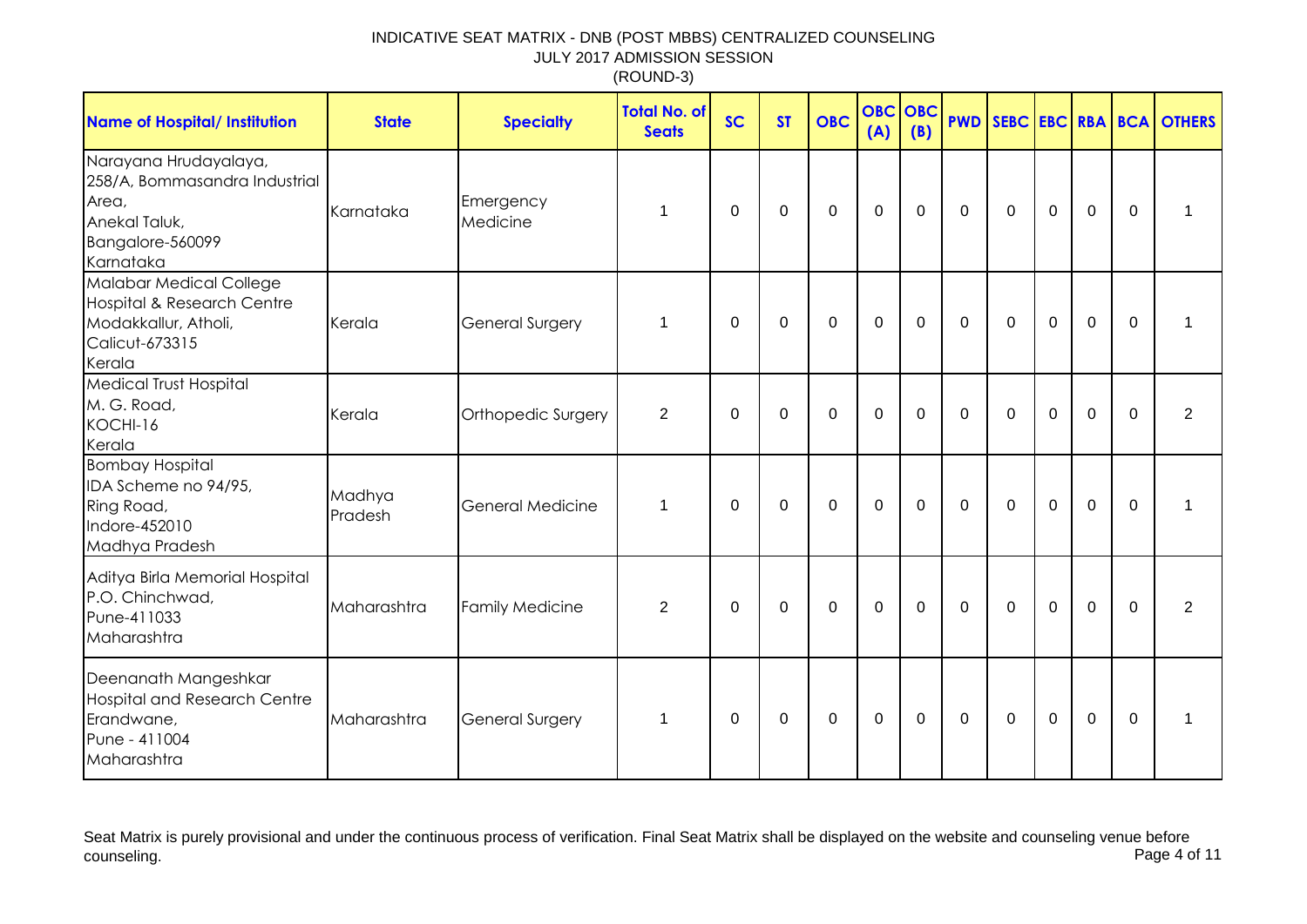| <b>Name of Hospital/ Institution</b>                                                                                                                            | <b>State</b> | <b>Specialty</b>             | <b>Total No. of</b><br><b>Seats</b> | <b>SC</b> | <b>ST</b>   | <b>OBC</b>   | <b>OBC</b><br>(A) | OBC<br>(B)  |              |              |             |                |             | <b>PWD SEBC EBC RBA BCA OTHERS</b> |
|-----------------------------------------------------------------------------------------------------------------------------------------------------------------|--------------|------------------------------|-------------------------------------|-----------|-------------|--------------|-------------------|-------------|--------------|--------------|-------------|----------------|-------------|------------------------------------|
| K.E.M. Hospital,<br>489, Rasta Peth,<br>Sardar Moodliar Road,<br>Pune-411011<br>Maharashtra                                                                     | Maharashtra  | <b>General Surgery</b>       | 1                                   | $\Omega$  | 1           | $\mathbf 0$  | $\mathbf 0$       | 0           | $\Omega$     | $\Omega$     | $\mathbf 0$ | $\overline{0}$ | $\Omega$    | $\Omega$                           |
| Kokilaben Dhirubhai Ambani<br>Hospital & Medical Research<br>Institute<br>Achyutrao Patwardhan Marg,<br>4 Bunglows,<br>Andheri (w),<br>Mumbai-51<br>Maharashtra | Maharashtra  | Pathology                    | $\mathbf 1$                         | 0         | 0           | $\mathbf 0$  | $\mathbf 0$       | $\mathbf 0$ | $\mathbf{0}$ | $\mathbf{0}$ | $\mathbf 0$ | $\mathbf 0$    | $\Omega$    |                                    |
| Prince Aly Khan Hospital<br>Aga Hall, Nesbit Road,<br>Mazagaon,<br>Mumbai-400010<br>Maharashtra                                                                 | Maharashtra  | Pathology                    | $\mathbf 1$                         | 0         | 0           | $\mathbf 0$  | 0                 | 0           | $\mathbf{0}$ | $\Omega$     | $\mathbf 0$ | $\mathbf 0$    | $\Omega$    |                                    |
| Ispat General Hospital<br>Rourkela Steel Plant,<br>ROURKELA - 769005<br>Orissa                                                                                  | Orissa       | Anaesthesiology              | $\mathbf 1$                         | 0         | $\mathbf 0$ | $\mathbf{1}$ | $\mathbf 0$       | 0           | $\mathbf{0}$ | 0            | $\mathbf 0$ | $\mathbf 0$    | $\mathbf 0$ | $\mathbf 0$                        |
| Fortis Hospital<br>Sector-62, Phase-VIII,<br>Mohali-160062<br>Punjab                                                                                            | Punjab       | Emergency<br>Medicine        | $\mathbf 1$                         | 0         | 0           | $\mathbf 0$  | 0                 | $\Omega$    | 0            | $\mathbf{0}$ | 0           | $\mathbf 0$    | $\Omega$    |                                    |
| Lord Mahavir Civil Hospital<br>Old Jail Road, Ludhiana<br>Punjab                                                                                                | Punjab       | Obstetrics and<br>Gynecology | $1^{\#}$                            | $\Omega$  | 0           | 0            | 0                 | 0           | $\Omega$     | $\mathbf{0}$ | $\Omega$    | $\mathbf 0$    | $\Omega$    | 1                                  |

Seat Matrix is purely provisional and under the continuous process of verification. Final Seat Matrix shall be displayed on the website and counseling venue before<br>Page 5 of 11 counseling. Page 5 of 11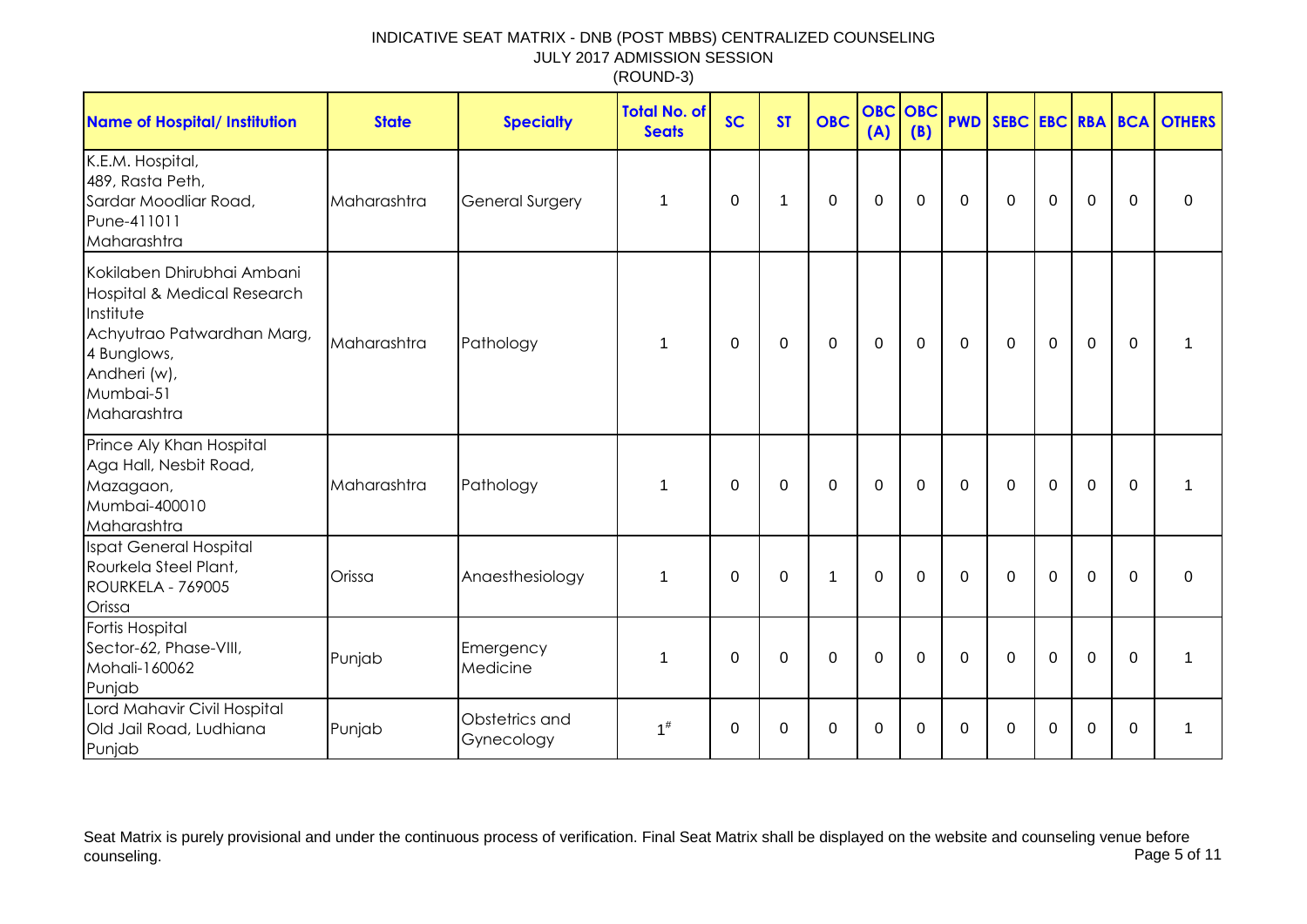| <b>Name of Hospital/ Institution</b>                                                                                                               | <b>State</b> | <b>Specialty</b>       | <b>Total No. of</b><br><b>Seats</b> | <b>SC</b>   | <b>ST</b> | <b>OBC</b>  | <b>OBC OBC</b><br>(A) | (B)         |             |             |             |                |          | <b>PWD SEBC EBC RBA BCA OTHERS</b> |
|----------------------------------------------------------------------------------------------------------------------------------------------------|--------------|------------------------|-------------------------------------|-------------|-----------|-------------|-----------------------|-------------|-------------|-------------|-------------|----------------|----------|------------------------------------|
| Govt. R. D. B. P. Jaipuria<br>Hospital (Attached with RUHS<br>College of Medical Sciences),<br>Milap Nagar, Tonk Road,<br>Jaipur, Rajasthan-302018 | Rajasthan    | <b>Family Medicine</b> |                                     | $\mathbf 0$ | $\Omega$  | $\mathbf 0$ | $\mathbf 0$           | $\mathbf 0$ | $\Omega$    | $\mathbf 0$ | $\mathbf 0$ | $\overline{0}$ | $\Omega$ |                                    |
| Govt. R. D. B. P. Jaipuria<br>Hospital (Attached with RUHS<br>College of Medical Sciences),<br>Milap Nagar, Tonk Road,<br>Jaipur, Rajasthan-302018 | Rajasthan    | General Medicine       | 1                                   | 0           | 0         | $\mathbf 0$ | $\mathbf 0$           | 0           | 0           | $\Omega$    | $\mathbf 0$ | $\mathbf 0$    | $\Omega$ |                                    |
| Kothari Medical & Research<br>Centre<br>Bangla Nagar, NH15,<br>Jaiselmer Road,<br><b>Bikaner-3347001</b><br>Rajasthan                              | Rajasthan    | <b>General Surgery</b> |                                     | 0           | $\Omega$  | $\mathbf 0$ | $\mathbf 0$           | $\mathbf 0$ | $\mathbf 0$ | $\mathbf 0$ | $\mathbf 0$ | $\overline{0}$ | $\Omega$ |                                    |
| Santokba Durlabhji Memorial<br>Hospital<br>Bhawani Singh Marg,<br>JAIPUR - 302015<br>Rajasthan                                                     | Rajasthan    | Orthopedic Surgery     | 1                                   | 0           | 0         | 0           | 0                     | 0           | $\mathbf 0$ | $\Omega$    | 0           | $\Omega$       | $\Omega$ |                                    |
| Apollo Super Specialty Hospital<br>Lake View Road, K K Nagar,<br>MADURAI-28<br>Tamil Nadu                                                          | Tamil Nadu   | Emergency<br>Medicine  |                                     | 0           | 0         | 0           | 0                     | 0           | 0           | $\Omega$    | 0           | $\Omega$       | $\Omega$ |                                    |

Seat Matrix is purely provisional and under the continuous process of verification. Final Seat Matrix shall be displayed on the website and counseling venue before<br>Page 6 of 11 counseling. Page 6 of 11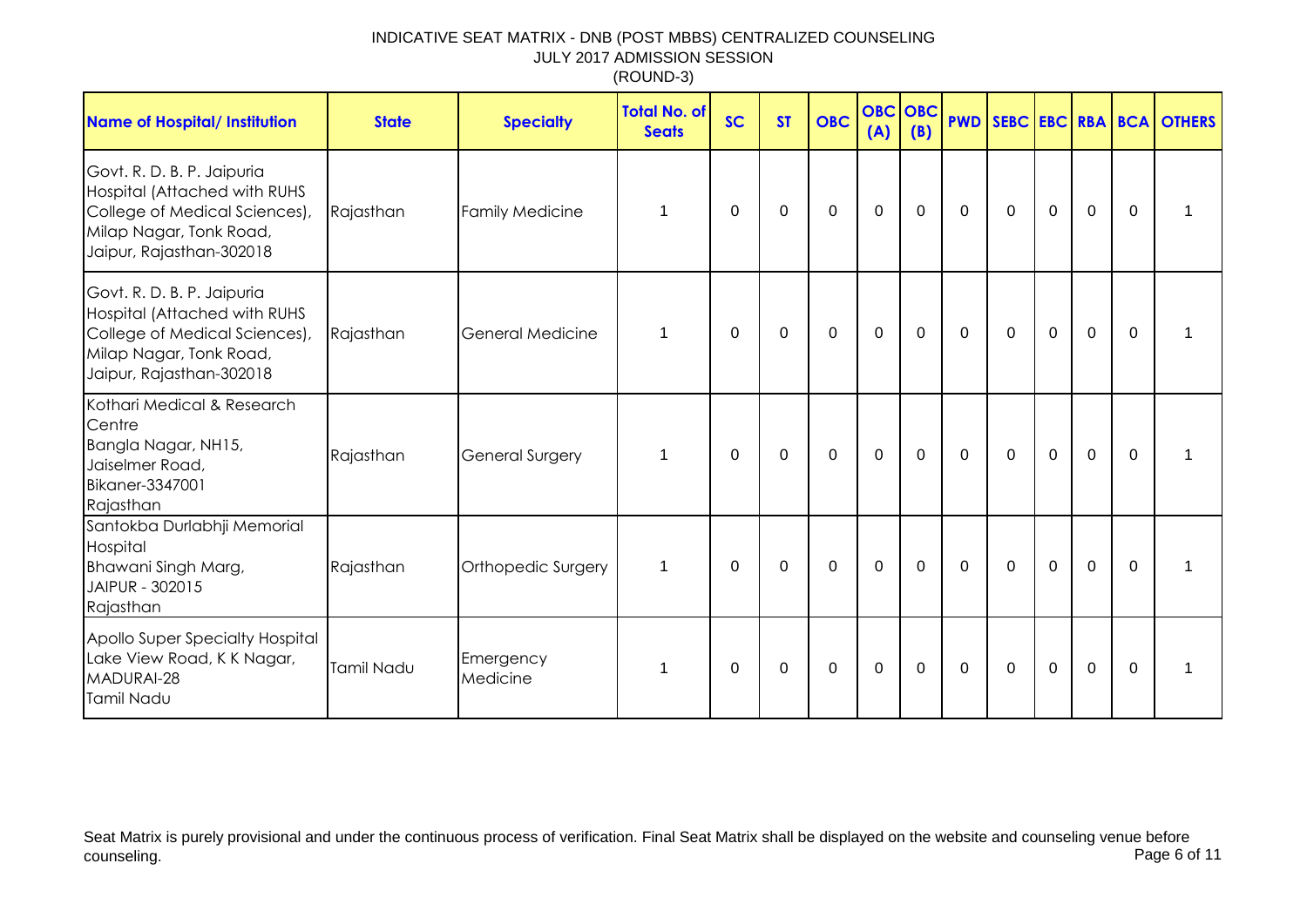| <b>Name of Hospital/ Institution</b>                                                                      | <b>State</b> | <b>Specialty</b>        | <b>Total No. of</b><br><b>Seats</b> | <b>SC</b>   | <b>ST</b> | <b>OBC</b>  | <b>OBC</b><br>(A) | <b>OBC</b><br>(B) | <b>PWD</b>   |          |              |                |             | SEBC EBC RBA BCA OTHERS |
|-----------------------------------------------------------------------------------------------------------|--------------|-------------------------|-------------------------------------|-------------|-----------|-------------|-------------------|-------------------|--------------|----------|--------------|----------------|-------------|-------------------------|
| C.S.I. Kalyani General Hospital<br>15, Radhakrishnan Road,<br>Mylapore,<br>Chennai - 600004<br>Tamil Nadu | Tamil Nadu   | Paediatrics             | 1                                   | 0           | 0         | $\mathbf 0$ | $\mathbf 0$       | 0                 | 0            | 0        | $\mathbf 0$  | $\mathbf 0$    | 0           | 1                       |
| Dr. Jeyasekharan Hospital &<br>Nursing Home<br>K P Road,<br>NAGERCOIL-629003<br>Tamil Nadu                | Tamil Nadu   | General Surgery         | 1                                   | $\Omega$    | $\Omega$  | $\mathbf 0$ | $\mathbf 0$       | $\mathbf 0$       | $\Omega$     | $\Omega$ | $\mathbf 0$  | $\overline{0}$ | $\Omega$    |                         |
| Krishnakumar Orthopedic<br>Hospital,<br>K.K.Nagar,<br>Chunkankadai Post,<br>NAGERCOIL<br>Tamil Nadu       | Tamil Nadu   | Orthopedic Surgery      | 1                                   | 0           | 0         | 0           | $\mathbf 0$       | $\mathbf 0$       | $\mathbf{0}$ | $\Omega$ | $\mathbf{0}$ | $\mathbf 0$    | $\Omega$    | 1                       |
| S. K. S. Hospital<br>No. 23, SKS Hospital Road,<br>Alagapuram,<br>SALEM - 636004<br>Tamil Nadu            | Tamil Nadu   | Anaesthesiology         | 1                                   | $\mathbf 0$ | 0         | $\mathbf 0$ | $\mathbf 0$       | $\mathbf 0$       | $\mathbf 0$  | 0        | $\mathbf 0$  | $\mathbf 0$    | $\mathbf 0$ | 1                       |
| S. K. S. Hospital<br>No. 23, SKS Hospital Road,<br>Alagapuram,<br>SALEM - 636004<br>Tamil Nadu            | Tamil Nadu   | <b>General Medicine</b> | 1                                   | $\Omega$    | 0         | 0           | 0                 | $\Omega$          | $\Omega$     | $\Omega$ | 0            | $\overline{0}$ | $\Omega$    | 1                       |
| Vijaya Hospital<br>180 NSK Road,<br>Vadapalani,<br>CHENNAI-26<br>Tamil Nadu                               | Tamil Nadu   | General Medicine        | 1                                   | 0           | 0         | 0           | $\mathbf 0$       | $\Omega$          | 0            | $\Omega$ | $\mathbf{0}$ | $\mathbf 0$    | $\Omega$    | 1                       |

Seat Matrix is purely provisional and under the continuous process of verification. Final Seat Matrix shall be displayed on the website and counseling venue before<br>Page 7 of 11 counseling. Page 7 of 11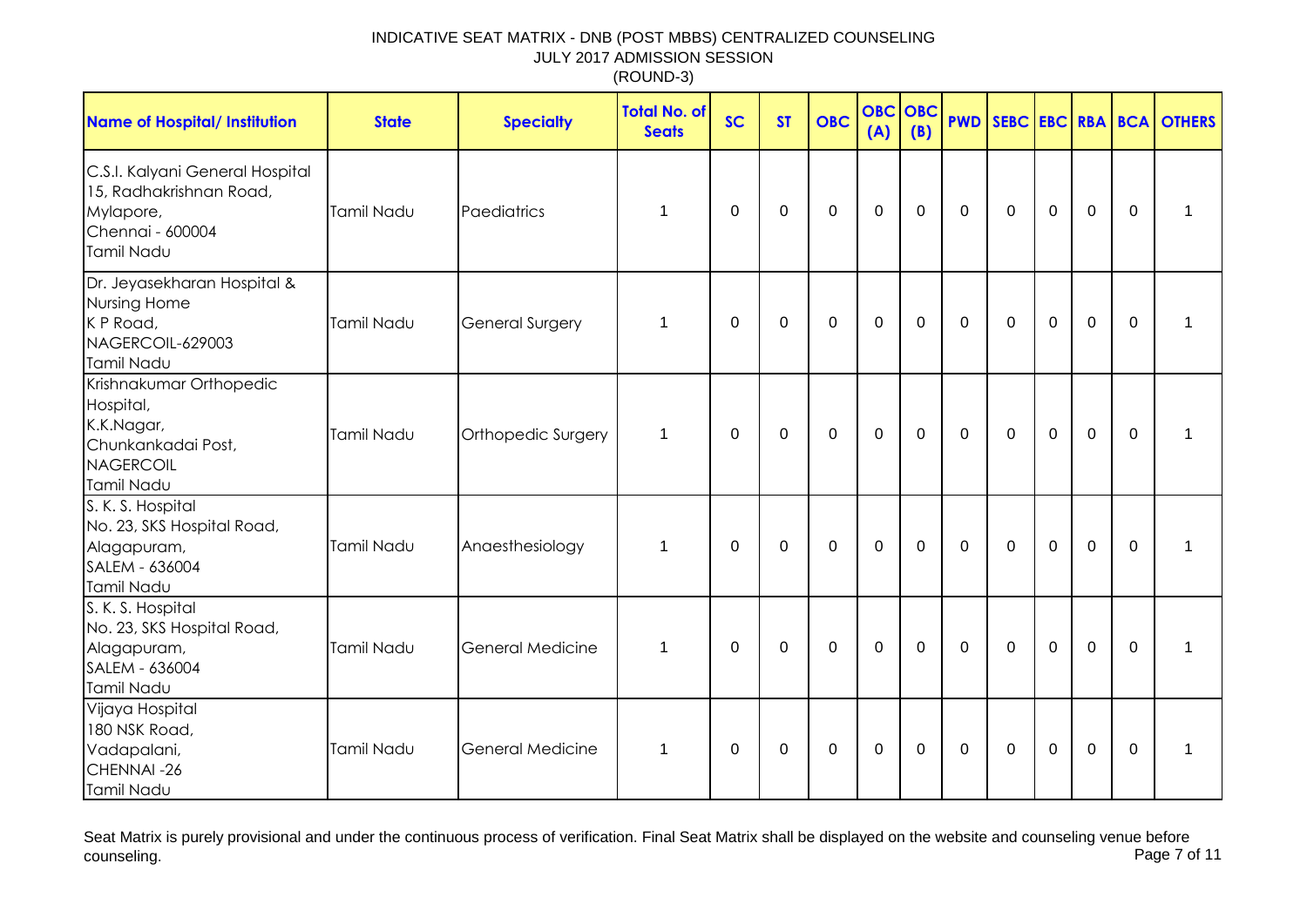| <b>Name of Hospital/ Institution</b>                                                                  | <b>State</b>         | <b>Specialty</b>       | <b>Total No. of</b><br><b>Seats</b> | <b>SC</b>      | <b>ST</b>   | <b>OBC</b>     | <b>OBC</b><br>(A) | OBC<br>(B)  |              |             |                |                |             | <b>PWD SEBC EBC RBA BCA OTHERS</b> |
|-------------------------------------------------------------------------------------------------------|----------------------|------------------------|-------------------------------------|----------------|-------------|----------------|-------------------|-------------|--------------|-------------|----------------|----------------|-------------|------------------------------------|
| Indo-American Cancer<br>Institute & Research Centre<br>Road No.14, Banjara Hills,<br>Hyderabad-500034 | Telangana            | Pathology              | 1                                   | $\overline{0}$ | $\mathbf 0$ | $\mathbf 0$    | $\overline{0}$    | $\Omega$    | $\Omega$     | $\Omega$    | $\Omega$       | $\overline{0}$ | $\mathbf 0$ | 1                                  |
| Kamineni Hospital<br>L. B. Nagar,<br>Hyderabad -500068<br>Telangana                                   | Telangana            | <b>Family Medicine</b> | 1                                   | $\mathbf 0$    | $\mathbf 0$ | $\mathbf 0$    | $\mathbf 0$       | $\mathbf 0$ | $\Omega$     | $\mathbf 0$ | $\mathbf 0$    | $\mathbf 0$    | $\Omega$    | 1                                  |
| Yashoda Hospital<br>Behind Hari Hara Kala Bhawan,<br>S.P. Road, Secunderabad -<br>500003<br>Telangana | Telangana            | Biochemistry           | 1                                   | $\mathbf 0$    | $\mathbf 0$ | $\overline{0}$ | $\overline{0}$    | $\mathbf 0$ | $\mathbf{0}$ | $\Omega$    | $\overline{0}$ | $\mathbf 0$    | $\mathbf 0$ | 1                                  |
| Yashoda Hospital<br>Behind Hari Hara Kala Bhawan,<br>S.P. Road, Secunderabad -<br>500003<br>Telangana | Telangana            | <b>ENT</b>             | 1                                   | 0              | $\mathbf 0$ | $\mathbf 0$    | $\mathbf 0$       | $\mathbf 0$ | $\mathbf 0$  | $\mathbf 0$ | $\mathbf 0$    | $\mathbf 0$    | $\mathbf 0$ | 1                                  |
| Fortis Hospital<br>B-22, Sector-62,<br>Noida - 201301<br><b>Uttar Pradesh</b>                         | <b>Uttar Pradesh</b> | Emergency<br>Medicine  | 1                                   | $\Omega$       | $\mathbf 0$ | $\Omega$       | $\overline{0}$    | $\Omega$    | $\Omega$     | $\Omega$    | $\Omega$       | $\mathbf 0$    | $\Omega$    | 1                                  |
| L.N. Mishra N.E. Rly Hospital,<br>GORAKPUR-273012<br><b>Uttar Pradesh</b>                             | <b>Uttar Pradesh</b> | General Medicine       | 1                                   | $\mathbf 0$    | $\mathbf 0$ | $\mathbf 0$    | $\mathbf 0$       | $\Omega$    | $\Omega$     | $\Omega$    | $\Omega$       | $\mathbf 0$    | $\Omega$    | 1                                  |
| Vivekananda Polyclinic<br>Vivekananda puram,<br>Lucknow - 7<br><b>Uttar Pradesh</b>                   | <b>Uttar Pradesh</b> | <b>General Surgery</b> | 1                                   | $\Omega$       | $\mathbf 0$ | $\Omega$       | $\overline{0}$    | $\Omega$    | $\mathbf 0$  | $\Omega$    | $\mathbf 0$    | $\mathbf 0$    | $\Omega$    | 1                                  |

Seat Matrix is purely provisional and under the continuous process of verification. Final Seat Matrix shall be displayed on the website and counseling venue before<br>Page 8 of 11 counseling. Page 8 of 11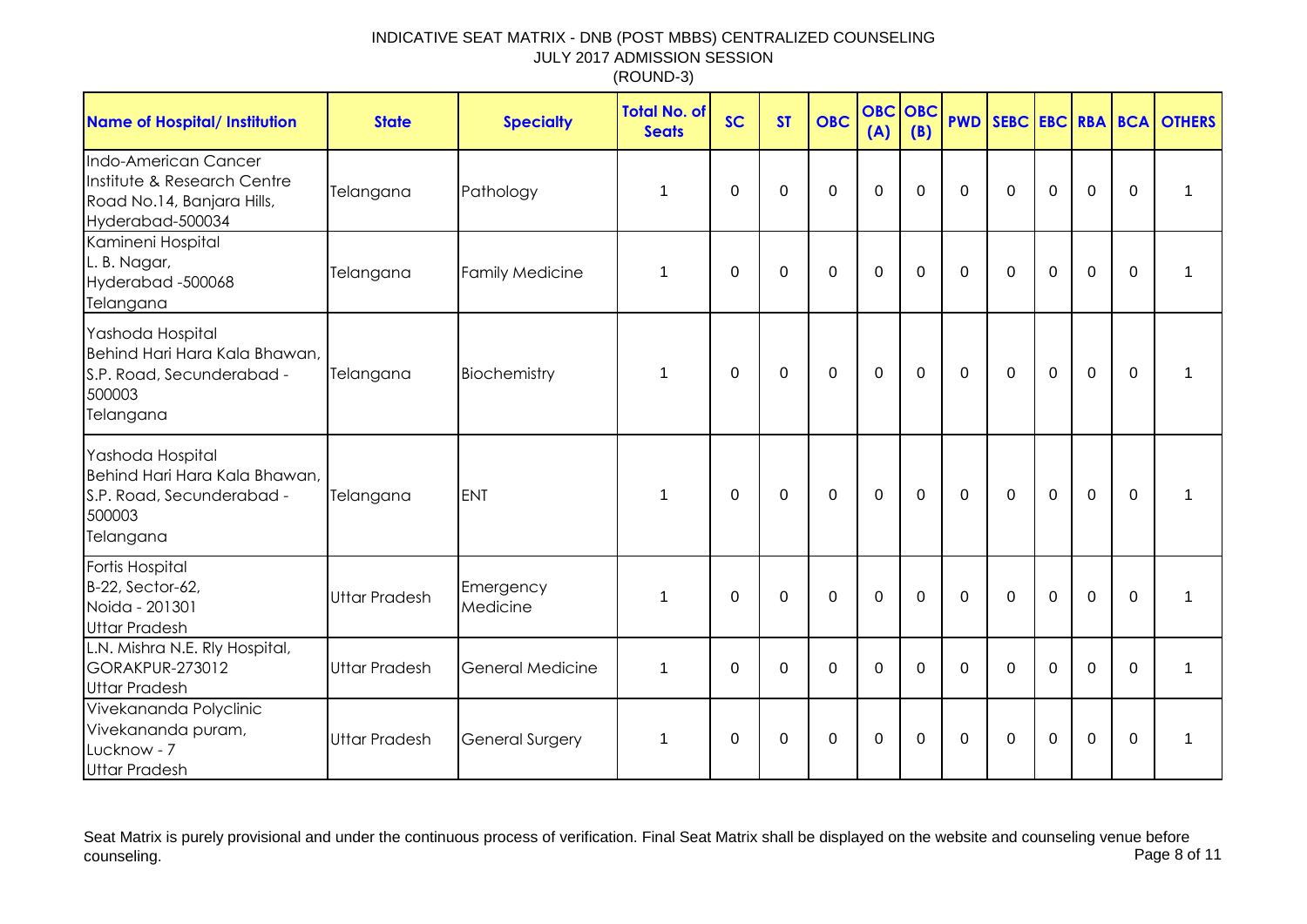| <b>Name of Hospital/ Institution</b>                                                            | <b>State</b>       | <b>Specialty</b>                     | <b>Total No. of</b><br><b>Seats</b> | <b>SC</b>   | <b>ST</b>   | <b>OBC</b> | <b>OBC OBC</b><br>(A) | (B)          | <b>PWD</b>   |             |             |             |                | SEBC EBC RBA BCA OTHERS |
|-------------------------------------------------------------------------------------------------|--------------------|--------------------------------------|-------------------------------------|-------------|-------------|------------|-----------------------|--------------|--------------|-------------|-------------|-------------|----------------|-------------------------|
| College of Medicine and JNM<br>Hospital<br>P.O.: Kalyani District,<br>Nadia-741235 West Bengal  | <b>West Bengal</b> | Biochemistry                         | 1                                   | 1           | 0           | $\Omega$   | 0                     | $\Omega$     | $\Omega$     | $\Omega$    | $\mathbf 0$ | $\mathbf 0$ | $\mathbf{0}$   | $\Omega$                |
| College of Medicine and JNM<br>Hospital<br>P.O.: Kalyani District,<br>Nadia-741235 West Bengal  | <b>West Bengal</b> | Forensic Medicine                    | 1                                   | 0           | $\Omega$    | 0          | 0                     | $\Omega$     | $\mathbf 0$  | $\Omega$    | $\mathbf 0$ | $\mathbf 0$ | $\overline{0}$ | 1                       |
| College of Medicine and JNM<br>Hospital<br>P.O.: Kalyani District,<br>Nadia-741235 West Bengal  | <b>West Bengal</b> | Microbiology                         | 1                                   | $\mathbf 1$ | $\mathbf 0$ | 0          | $\mathbf 0$           | $\mathbf 0$  | $\mathbf 0$  | $\mathbf 0$ | $\mathbf 0$ | $\mathbf 0$ | $\overline{0}$ | $\mathbf 0$             |
| College of Medicine and JNM<br>Hospital<br>P. O.: Kalyani District,<br>Nadia-741235 West Bengal | <b>West Bengal</b> | Pharmacology                         | $\mathbf 1$                         | 0           | $\Omega$    | 0          | $\mathbf 0$           | $\Omega$     | $\mathbf 0$  | $\Omega$    | $\mathbf 0$ | $\mathbf 0$ | $\mathbf 0$    | 1                       |
| College of Medicine and JNM<br>Hospital<br>P. O.: Kalyani District,<br>Nadia-741235 West Bengal | <b>West Bengal</b> | Physiology                           | 1                                   | 0           | $\Omega$    | 0          | $\mathbf 0$           | $\Omega$     | $\mathbf 0$  | $\Omega$    | $\mathbf 0$ | $\mathbf 0$ | $\overline{0}$ | 1                       |
| College of Medicine and JNM<br>Hospital<br>P. O.: Kalyani District,<br>Nadia-741235 West Bengal | <b>West Bengal</b> | Social and<br>Preventive<br>Medicine | 1                                   | $\mathbf 0$ | $\mathbf 0$ | 0          | $\mathbf{0}$          | $\mathbf{1}$ | $\mathbf 0$  | $\mathbf 0$ | $\mathbf 0$ | $\mathbf 0$ | $\overline{0}$ | 0                       |
| <b>District Hospital</b><br>10, Biplabi Haren Ghosh Sarani,<br>Howrah-1<br><b>West Bengal</b>   | <b>West Bengal</b> | Paediatrics                          |                                     | 0           | 0           | $\Omega$   | 1                     | $\Omega$     | $\mathbf{0}$ | $\Omega$    | $\Omega$    | 0           | $\Omega$       | $\Omega$                |

Seat Matrix is purely provisional and under the continuous process of verification. Final Seat Matrix shall be displayed on the website and counseling venue before<br>Page 9 of 11 counseling. Page 9 of 11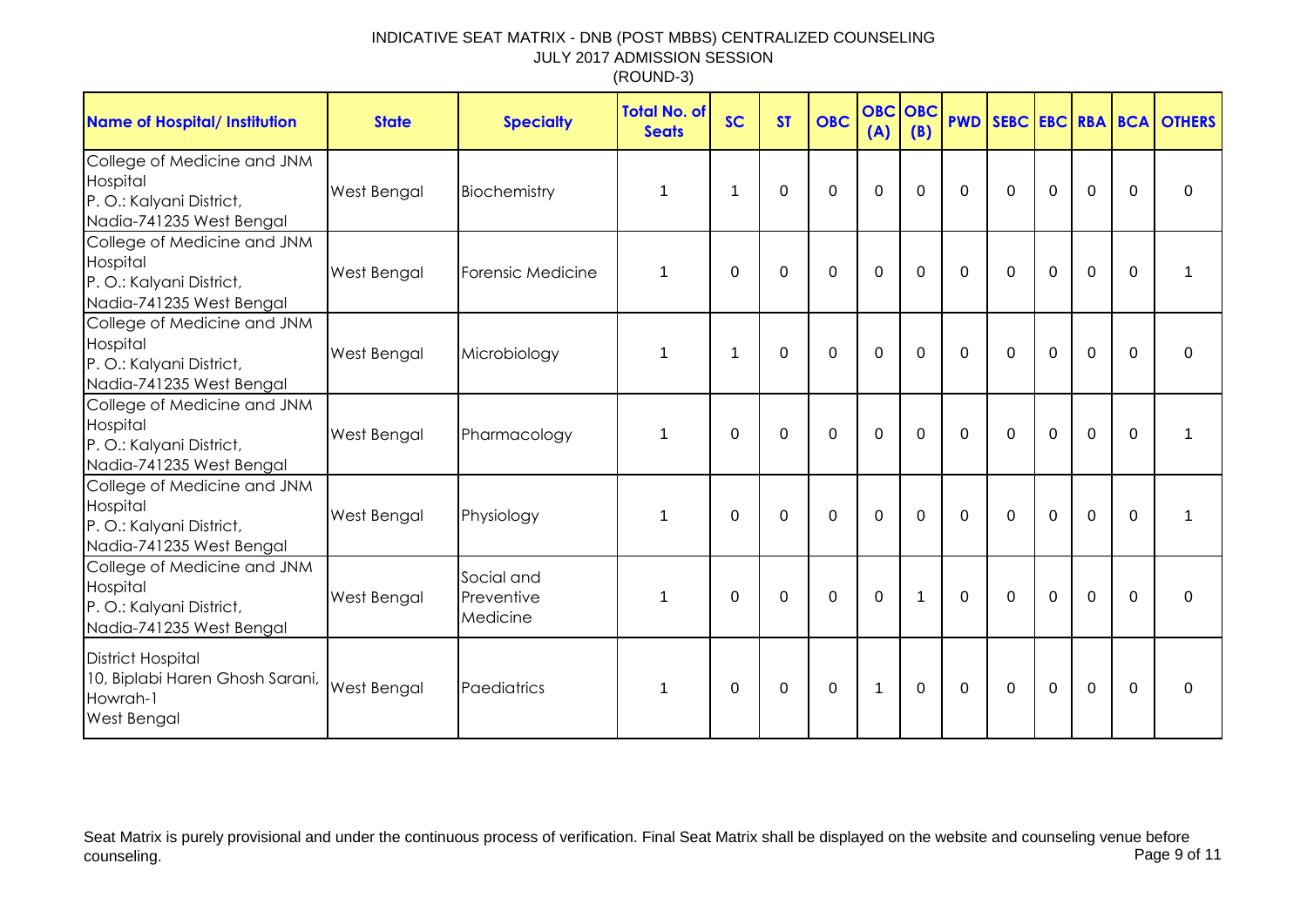| <b>Name of Hospital/ Institution</b>                                                                         | <b>State</b> | <b>Specialty</b>       | <b>Total No. of</b><br><b>Seats</b> | <b>SC</b>      | <b>ST</b>   | <b>OBC</b>  | <b>OBC</b><br>(A) | OBC<br>(B)   |             |             |             |             |             | <b>PWD SEBC EBC RBA BCA OTHERS</b> |
|--------------------------------------------------------------------------------------------------------------|--------------|------------------------|-------------------------------------|----------------|-------------|-------------|-------------------|--------------|-------------|-------------|-------------|-------------|-------------|------------------------------------|
| <b>District Hospital</b><br>5, D L Roy Road,<br>Krishnagar,<br>Nadia-741101<br><b>West Bengal</b>            | West Bengal  | Anaesthesiology        | $\mathbf 1$                         | 0              | $\mathbf 0$ | $\pmb{0}$   | $\boldsymbol{0}$  | $\mathbf 0$  | $\mathbf 0$ | $\mathbf 0$ | $\mathbf 0$ | $\mathbf 0$ | $\mathbf 0$ | 1                                  |
| Imambara District Hospital,<br>Akhan Bazar Road,<br>Hooghly- 712101<br>West Bengal                           | West Bengal  | Anaesthesiology        | 1                                   | 0              | $\mathbf 0$ | $\mathbf 0$ | $\mathbf 0$       | $\mathbf 0$  | $\mathbf 0$ | $\mathbf 0$ | $\mathbf 0$ | $\mathbf 0$ | $\mathbf 0$ | 1                                  |
| Imambara District Hospital,<br>Akhan Bazar Road,<br>Hooghly-712101<br>West Bengal                            | West Bengal  | <b>General Surgery</b> | 1                                   | $\Omega$       | $\mathbf 0$ | $\mathbf 0$ | $\mathbf 0$       | $\mathbf{1}$ | $\mathbf 0$ | $\mathbf 0$ | $\mathbf 0$ | $\mathbf 0$ | $\Omega$    | $\mathbf 0$                        |
| North 24 Parganas District<br>Hospital<br>Barasat Banamalipur, Barasat,<br>Kolkata-124<br>West Bengal        | West Bengal  | Anaesthesiology        | $\mathbf 1$                         | $\Omega$       | 0           | $\mathbf 0$ | $\mathbf 0$       | $\mathbf 0$  | $\mathbf 0$ | $\mathbf 0$ | $\mathbf 0$ | $\mathbf 0$ | $\Omega$    |                                    |
| North 24 Parganas District<br>Hospital<br>Barasat Banamalipur, Barasat,<br>Kolkata-124<br>West Bengal        | West Bengal  | <b>General Surgery</b> | -1                                  | $\overline{1}$ | 0           | $\mathbf 0$ | $\mathbf 0$       | $\mathbf 0$  | $\mathbf 0$ | $\mathbf 0$ | $\mathbf 0$ | $\mathbf 0$ | $\mathbf 0$ | $\Omega$                           |
| North 24 Parganas District<br>Hospital<br>Barasat Banamalipur, Barasat,<br>Kolkata-124<br><b>West Bengal</b> | West Bengal  | Paediatrics            | 1                                   | 1              | $\mathbf 0$ | $\mathbf 0$ | $\mathbf 0$       | $\mathbf 0$  | $\mathbf 0$ | $\mathbf 0$ | $\mathbf 0$ | $\mathbf 0$ | $\mathbf 0$ | $\mathbf 0$                        |

Seat Matrix is purely provisional and under the continuous process of verification. Final Seat Matrix shall be displayed on the website and counseling venue before<br>Page 10 of 11 counseling. Page 10 of 11